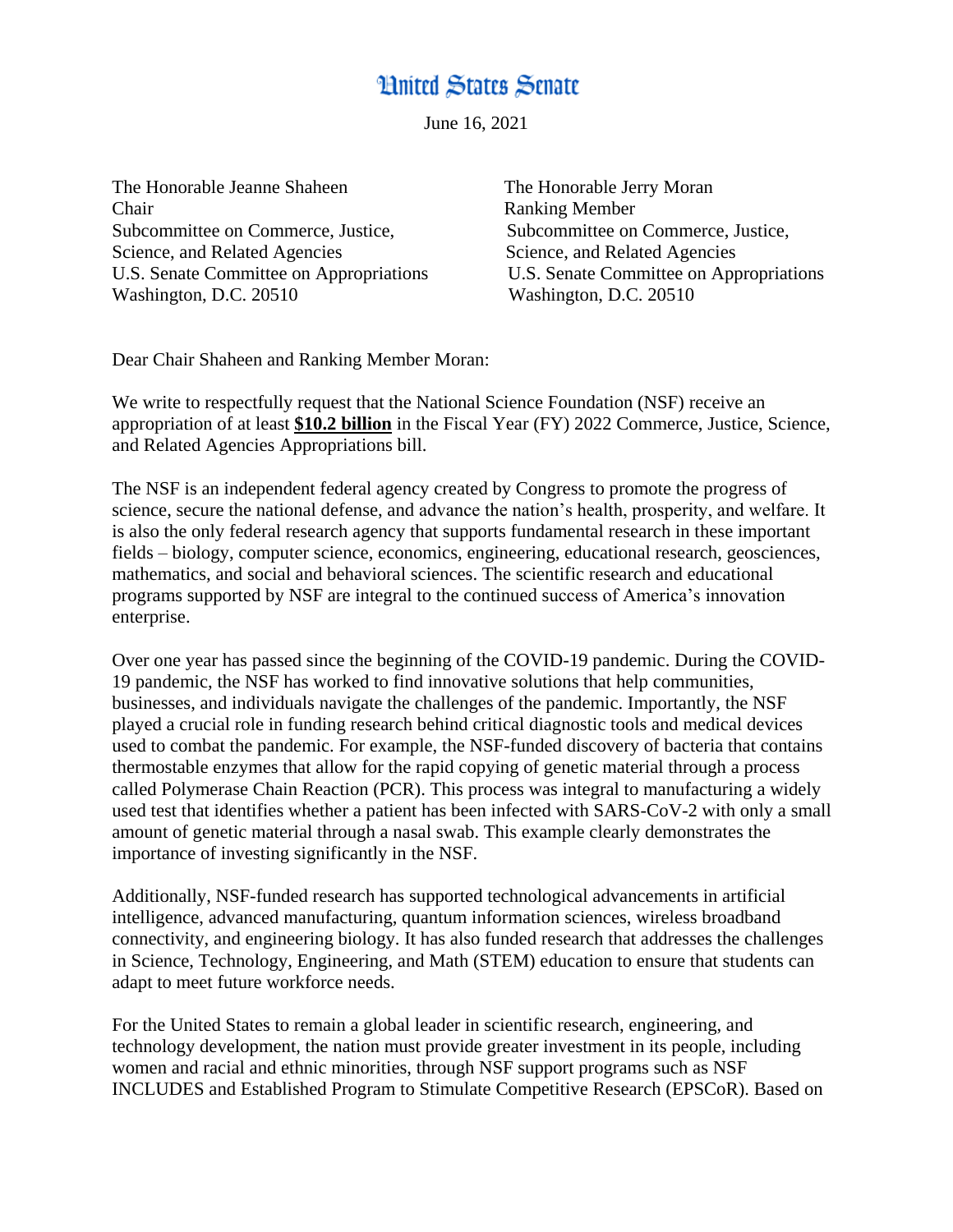U.S. Census and Bureau of Labor and Statistics (BLS), the number of women and ethnic minorities must more than double the 2020 U.S. science & engineering workforce to be representative of the nation's population in 2030. It is essential for the United States to continue to invest in NSF's education programs, including K-12 STEM education, undergraduate and graduate education and training, and informal education programs for us to meet this goal. NSF also must prioritize investment in Research & Development (R&D). According to the National Science Board (NSB) Vision 2030 report, competitor nations continue to make great advancements in science and technology due to their significant investment in R&D where the United States share of global R&D spending has decreased from 37% to 25% between 2000 and 2017. The NSB expects China to surpass the United States in R&D investments in the near future. To remain globally competitive, the United States must continue to invest in fundamental scientific research, like the research that NSF funds, across the scientific disciplines.

One out of every four basic research projects at higher learning institutions across the United States is supported by the NSF. All NSF grant proposals are critically reviewed to ensure they meet the intellectual merit and broader impacts criteria. The NSF's expert merit review process is the international gold-standard for the review and evaluation of grant proposals and relies upon the expertise and knowledge of leading scientists and engineers to ensure that the best research is being funded across the scientific disciplines. Full funding of the NSF will enable an additional 44,000 researchers, including teachers and students nationwide, to address some of our society's most pressing concerns through almost 11,000 competitive awards and 8,100 research grant awards.

For these reasons, we respectfully request your support to ensure that the National Science Foundation receive **\$10.2 billion** for Fiscal Year (FY) 2022. Strong funding is needed to ensure future generations of Americans are prepared to help our nation remain the world economic leader.

Thank you for your consideration of this request.

Sincerely,

Columna (Mankey And Hitterway)

Tim Kaine Gary C. Peters

Edward J. Markey **Senator Catherine Cortez Masto** United States Senator United States Senator

 $\frac{1}{\sqrt{2}}$ 

United States Senator United States Senator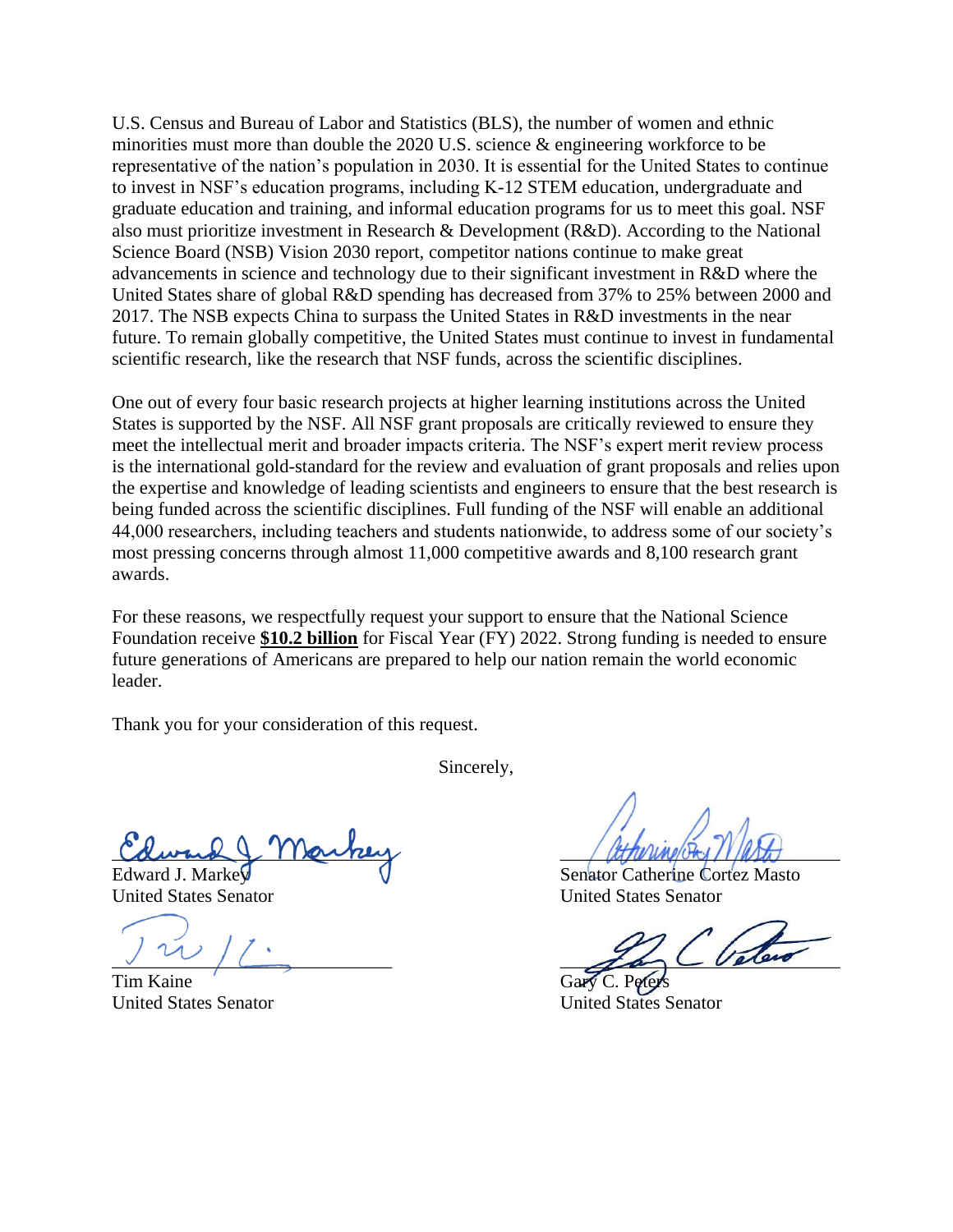$\frac{1}{2}$  and  $\frac{1}{2}$  are  $\frac{1}{2}$ 

\_\_\_\_\_\_\_\_\_\_\_\_\_\_\_\_\_\_\_\_\_\_\_\_\_\_\_\_\_\_ \_\_\_\_\_\_\_\_\_\_\_\_\_\_\_\_\_\_\_\_\_\_\_\_\_\_\_\_\_\_

Sherrod Brown Amy Klobuchar

 $M_{\text{V}}$   $M_{\text{V}}$   $M_{\text{V}}$   $M_{\text{V}}$   $M_{\text{V}}$   $M_{\text{V}}$ 

Margaret Wood Hassan Ron Wyden United States Senator United States Senator

/s/ **Tammy Baldwin** Tammy Baldwin Chris Van Hollen United States Senator United States Senator

/s/ **Christopher A. Coons** \_\_\_\_\_\_\_\_\_\_\_\_\_\_\_\_\_\_\_\_\_\_\_\_\_\_\_\_\_\_ Christopher A. Coons Michael F. Bennet

Kalut Mercury. among and the most control of

United States Senator 1996 and United States Senator

Mazie K. Hirono Elizabeth Warren

Jack Reed Jeff A. Merkley

\_\_\_\_\_\_\_\_\_\_\_\_\_\_\_\_\_\_\_\_\_\_\_\_\_\_\_\_\_\_ \_\_\_\_\_\_\_\_\_\_\_\_\_\_\_\_\_\_\_\_\_\_\_\_\_\_\_\_\_\_

Alex Padilla Cory A. Booker

Jacky Rosen United States Senator United States Senator

Cardin Richard Blemen

Benjamin L. Cardin Richard Blumenthal United States Senator United States Senator

United States Senator United States Senator

United States Senator United States Senator

Robert Menendez V Tammy Duckworth

 $\gamma_{\text{leadrit}}$ 

United States Senator United States Senator

 $\frac{1}{\sqrt{2\pi}}$  and  $\frac{1}{\sqrt{2\pi}}$  and  $\frac{1}{\sqrt{2\pi}}$  and  $\frac{1}{\sqrt{2\pi}}$  and  $\frac{1}{\sqrt{2\pi}}$ 

United States Senator United States Senator

\_\_\_\_\_\_\_\_\_\_\_\_\_\_\_\_\_\_\_\_\_\_\_\_\_\_\_\_\_\_ /s/ **Thomas R. Carper** Sheldon Whitehouse Thomas R. Carper United States Senator United States Senator

United States Senator United States Senator